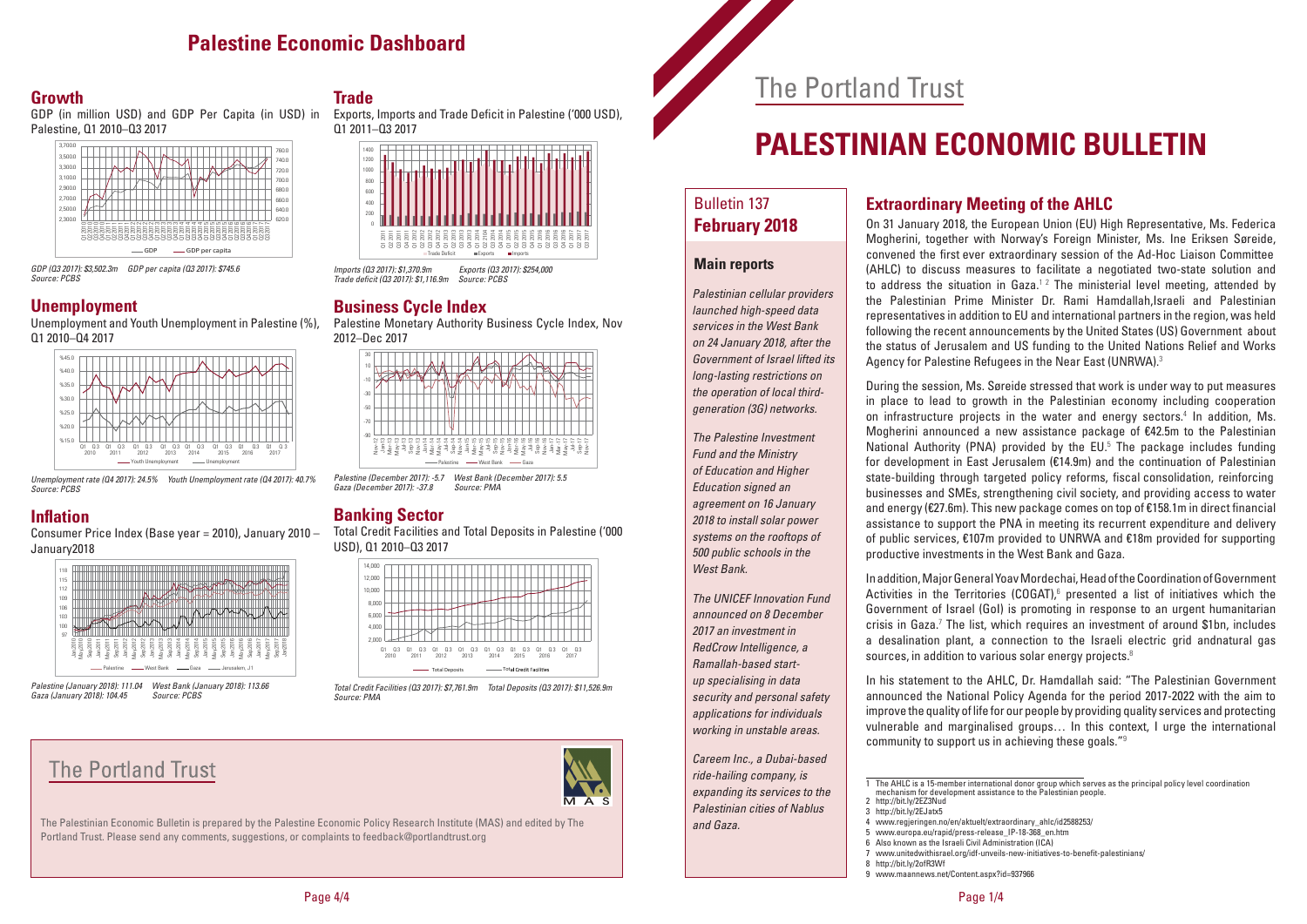#### **Tax Exemption for SMTS Companies**

On 1 February 2018, the Palestinian Cabinet renewed a decree first introduced in 2010 exempting Small and Medium-sized Telecommunication Services (SMTS) companies from paying 7% income tax on profits up to \$1m.<sup>10</sup> The decision includes SMTS companies that provide broadband access services and operate Voice over Internet Protocol (VoIP) services licensed by the Ministry of Telecommunications and Information Technology.

Dr. Allam Mousa, the Minister of Communications and Information Technology, stated that the aim of this decision is to support Small and Medium Enterprises (SMEs) in the IT sector and to motivate entrepreneurs with innovative ideas to start their own enterprises.

To receive the exemption, SMTS companies must comply with all the terms and conditions of their operating licenses. This includes paying the relevant fees, submitting required reports and documentation and investing sums equivalent to the value of the exemption to attract new expertise and develop the communication networks and equipment for the provision of the service.

#### **3G Mobile Services in the West Bank**

On 24 January 2018, Palestinian cellular providers launched high-speed data services in the West Bank after longlasting restrictions by the GOI on the operation of local third-generation (3G) networks were lifted.<sup>11</sup>The move comes thirteen years after 3G networks went into service in Israel and after Palestinian operators first sought Israeli permits. In November 2015, Israel agreed to allow 3G in the West Bank but not in Gaza. Israeli telecommunication companies were awarded 4G mobile broadband radio frequencies in 2015<sup>12</sup> and are expected to deploy 5G in 2019.<sup>13</sup>

The expansion of broadband penetration is expected to have a positive impact on businesses through improved services, more efficient business operations, more jobs and new and innovative services. A report by the International Telecommunication Union (ITU) highlights the positive impact of broadband on GDP growth and job creation for both developed and developing countries.<sup>14</sup> The report highlights how four years of broadband penetration in Jordan resulted in a total positive impact on GDP per capita of 3.69%. Another report by Deloitte shows that a 10% substitution from 2G to 3G penetration increases GDP per capita growth by 0.15%.<sup>15</sup>

Despite the developments, Palestinian mobile operators face competition from Israeli companies that offer 3G and 4G coverage to Palestinian customers in the West Bank

through towers installed in Israeli settlements.<sup>16</sup> According to a World Bank report published in 2016, Israeli operators capture up to 30% of the West Bank market by number of subscribers and an even higher share in value as measured by total sales –since Israeli operators capture higher value-added Palestinian customers by providing 4G services.<sup>17</sup> The 2016 report estimated the total revenue loss for Palestinian mobile operators at between \$436m-\$1,150m during the period of 2013-2015. The revenue loss directly attributed to the absence of 3G was estimated at between \$339m-\$742m and the total Value Added Tax (VAT) fiscal loss by the PNA at between \$70m-\$184m.<sup>18</sup>

#### **Solar Power Systems on Public Schools' Rooftops**

On 16 January 2018, Palestine's national sovereign fund, Palestine Investment Fund (PIF), and the Ministry of Education and Higher Education (MoEHE) signed an agreement to install solar power systems on the rooftops of 500 public schools in the West Bank.<sup>19</sup> The \$35m investment, to be disbursed over four years, is expected to yield a generation capacity of 35 MW. The agreement is part of PIF's Noor Palestine programme, which aims to introduce renewable energy in critical sectors in Palestine.<sup>20</sup> Led by Massader, PIF's investment arm for energy and infrastructure, Noor Palestine aims to reduce dependence on energy imports and strengthen energy security.

The agreement is aligned with the PNA's strategy to develop alternative energy sources. Currently, a number of solar parks are under development across the West Bank and Gaza, with a total generation capacity of 25 MW. With the public-school rooftop programme, the generation capacity is expected to reach 60 MW, or about 7% of the needs of the West Bank.<sup>21</sup>

Palestine currently receives over 86% of its electricity from Israel through the Israel Electric Corporation (IEC).<sup>22</sup> A lack of diversity of energy sources and an over-reliance on IEC exposes Palestinians to inflated energy costs, heightening the need for solar and renewable energy investments.

#### **Jordanian-Palestinian Agricultural Cooperation**

On 28 January 2018, Mr.Khalid Al-Hanifat and Mr.Sufian Sultan, the Jordanian and Palestinian Ministers of Agriculture, announced a joint Jordanian-Palestinian company to market agricultural products between Jordan and Palestine to launch in April 2018.<sup>23</sup>

<sup>10</sup> www.maannews.net/Content.aspx?id=938006

<sup>11</sup> http://reut.rs/2omGpwk

<sup>12</sup> http://bit.ly/2sIIo3p 13 http://bit.ly/2fWTZ9o

<sup>14</sup> http://bit.ly/1dQdKX8

<sup>15</sup> http://bit.ly/1tg3JW6

<sup>16</sup> www.voanews.com/a/palestinians-to-get-3g-in-west-bank/4208257.html

<sup>17</sup> http://bit.ly/2C9YvLl

<sup>18</sup> http://bit.ly/2C9YvLl

<sup>19</sup> www.pif.ps/page.php?id=b250y45648Yb250

<sup>20</sup> http://bit.ly/2CBEDfz

<sup>21</sup> http://bit.ly/2HBNlhW

<sup>22</sup> www.mas.ps/files/server/20152909151817-1.pdf

<sup>23</sup> www.palestineeconomy.ps/article/11423/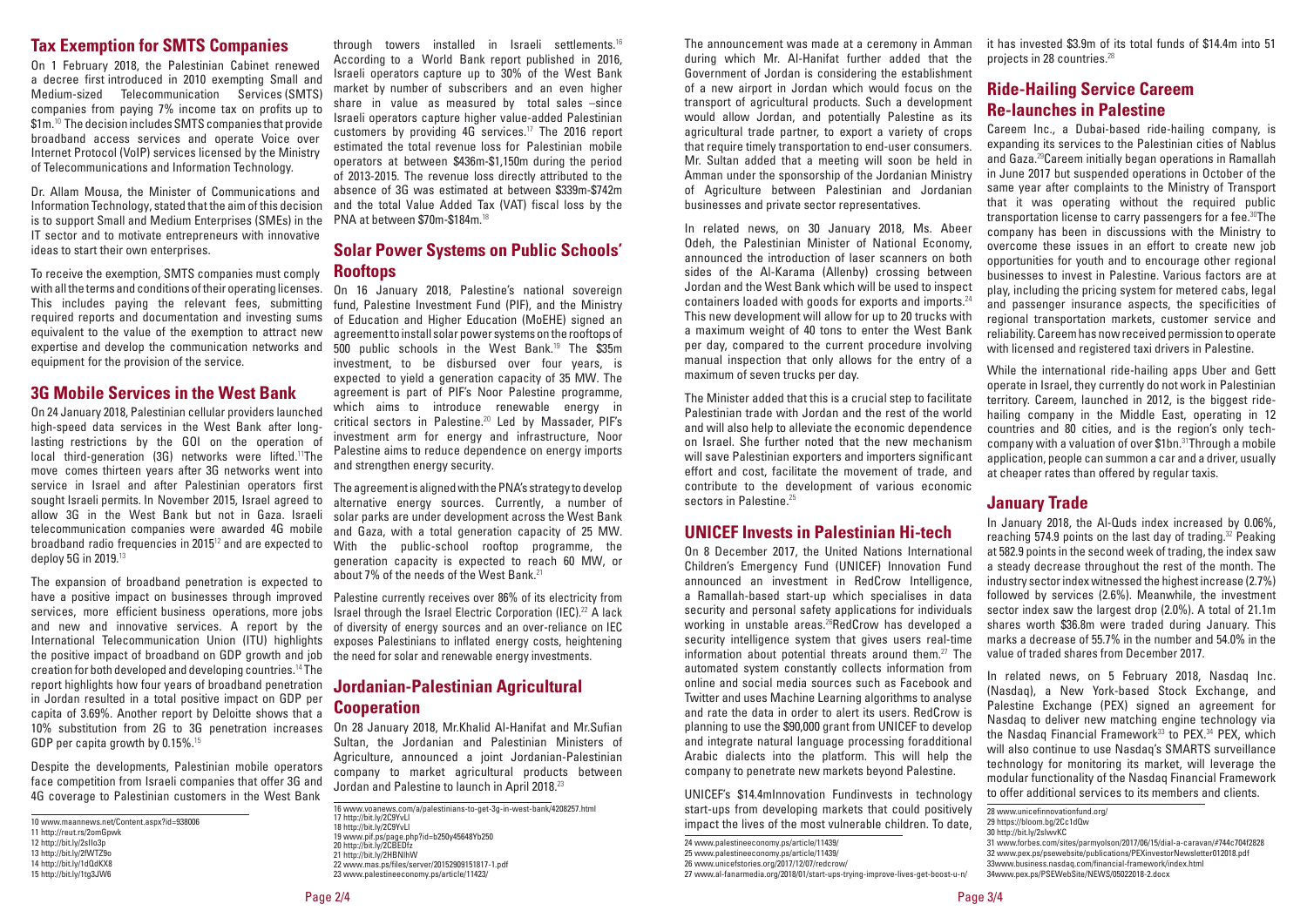The announcement was made at a ceremony in Amman during which Mr. Al-Hanifat further added that the Government of Jordan is considering the establishment of a new airport in Jordan which would focus on the transport of agricultural products. Such a development would allow Jordan, and potentially Palestine as its agricultural trade partner, to export a variety of crops that require timely transportation to end-user consumers. Mr. Sultan added that a meeting will soon be held in Amman under the sponsorship of the Jordanian Ministry of Agriculture between Palestinian and Jordanian businesses and private sector representatives.

In related news, on 30 January 2018, Ms. Abeer Odeh, the Palestinian Minister of National Economy, announced the introduction of laser scanners on both sides of the Al-Karama (Allenby) crossing between Jordan and the West Bank which will be used to inspect containers loaded with goods for exports and imports. $24$ This new development will allow for up to 20 trucks with a maximum weight of 40 tons to enter the West Bank per day, compared to the current procedure involving manual inspection that only allows for the entry of a maximum of seven trucks per day.

The Minister added that this is a crucial step to facilitate Palestinian trade with Jordan and the rest of the world and will also help to alleviate the economic dependence on Israel. She further noted that the new mechanism will save Palestinian exporters and importers significant effort and cost, facilitate the movement of trade, and contribute to the development of various economic sectors in Palestine.<sup>25</sup>

#### **UNICEF Invests in Palestinian Hi-tech**

On 8 December 2017, the United Nations International Children's Emergency Fund (UNICEF) Innovation Fund announced an investment in RedCrow Intelligence, a Ramallah-based start-up which specialises in data security and personal safety applications for individuals working in unstable areas.<sup>26</sup> RedCrow has developed a security intelligence system that gives users real-time information about potential threats around them.<sup>27</sup> The automated system constantly collects information from online and social media sources such as Facebook and Twitter and uses Machine Learning algorithms to analyse and rate the data in order to alert its users. RedCrow is planning to use the \$90,000 grant from UNICEF to develop and integrate natural language processing foradditional Arabic dialects into the platform. This will help the company to penetrate new markets beyond Palestine.

UNICEF's \$14.4m Innovation Fundinvests in technology start-ups from developing markets that could positively impact the lives of the most vulnerable children. To date,

it has invested \$3.9m of its total funds of \$14.4m into 51 projects in 28 countries. 28

#### **Ride-Hailing Service Careem Re-launches in Palestine**

Careem Inc., a Dubai-based ride-hailing company, is expanding its services to the Palestinian cities of Nablus and Gaza.<sup>29</sup> Careem initially began operations in Ramallah in June 2017 but suspended operations in October of the same year after complaints to the Ministry of Transport that it was operating without the required public transportation license to carry passengers for a fee. <sup>30</sup> The company has been in discussions with the Ministry to overcome these issues in an effort to create new job opportunities for youth and to encourage other regional businesses to invest in Palestine. Various factors are at play, including the pricing system for metered cabs, legal and passenger insurance aspects, the specificities of regional transportation markets, customer service and reliability.Careem has now received permission to operate with licensed and registered taxi drivers in Palestine.

While the international ride-hailing apps Uber and Gett operate in Israel, they currently do not work in Palestinian territory. Careem, launched in 2012, is the biggest ridehailing company in the Middle East, operating in 12 countries and 80 cities, and is the region's only techcompany with a valuation of over \$1bn. <sup>31</sup>Through a mobile application, people can summon a car and a driver, usually at cheaper rates than offered by regular taxis.

#### **January Trade**

In January 2018, the Al-Quds index increased by 0.06%, reaching 574.9 points on the last day of trading.<sup>32</sup> Peaking at 582.9 points in the second week of trading, the index saw a steady decrease throughout the rest of the month. The industry sector index witnessed the highest increase (2.7%) followed by services (2.6%). Meanwhile, the investment sector index saw the largest drop (2.0%). A total of 21.1m shares worth \$36.8m were traded during January. This marks a decrease of 55.7% in the number and 54.0% in the value of traded shares from December 2017.

In related news, on 5 February 2018, Nasdaq Inc. (Nasdaq), a New York-based Stock Exchange, and Palestine Exchange (PEX) signed an agreement for Nasdaq to deliver new matching engine technology via the Nasdaq Financial Framework<sup>33</sup> to PEX.<sup>34</sup> PEX, which will also continue to use Nasdaq's SMARTS surveillance technology for monitoring its market, will leverage the modular functionality of the Nasdaq Financial Framework to offer additional services to its members and clients.

<sup>24</sup> www.palestineeconomy.ps/article/11439/

<sup>25</sup> www.palestineeconomy.ps/article/11439/

<sup>26</sup> www.unicefstories.org/2017/12/07/redcrow/

<sup>27</sup> www.al-fanarmedia.org/2018/01/start-ups-trying-improve-lives-get-boost-u-n/

<sup>28</sup> www.unicefinnovationfund.org/

<sup>29</sup> https://bloom.bg/2Cc1dQw

<sup>30</sup> http://bit.ly/2sIwvKC

<sup>31</sup> www.forbes.com/sites/parmyolson/2017/06/15/dial-a-caravan/#744c704f2828

<sup>32</sup> www.pex.ps/psewebsite/publications/PEXinvestorNewsletter012018.pdf

<sup>33</sup>www.business.nasdaq.com/financial-framework/index.html

<sup>34</sup>www.pex.ps/PSEWebSite/NEWS/05022018-2.docx